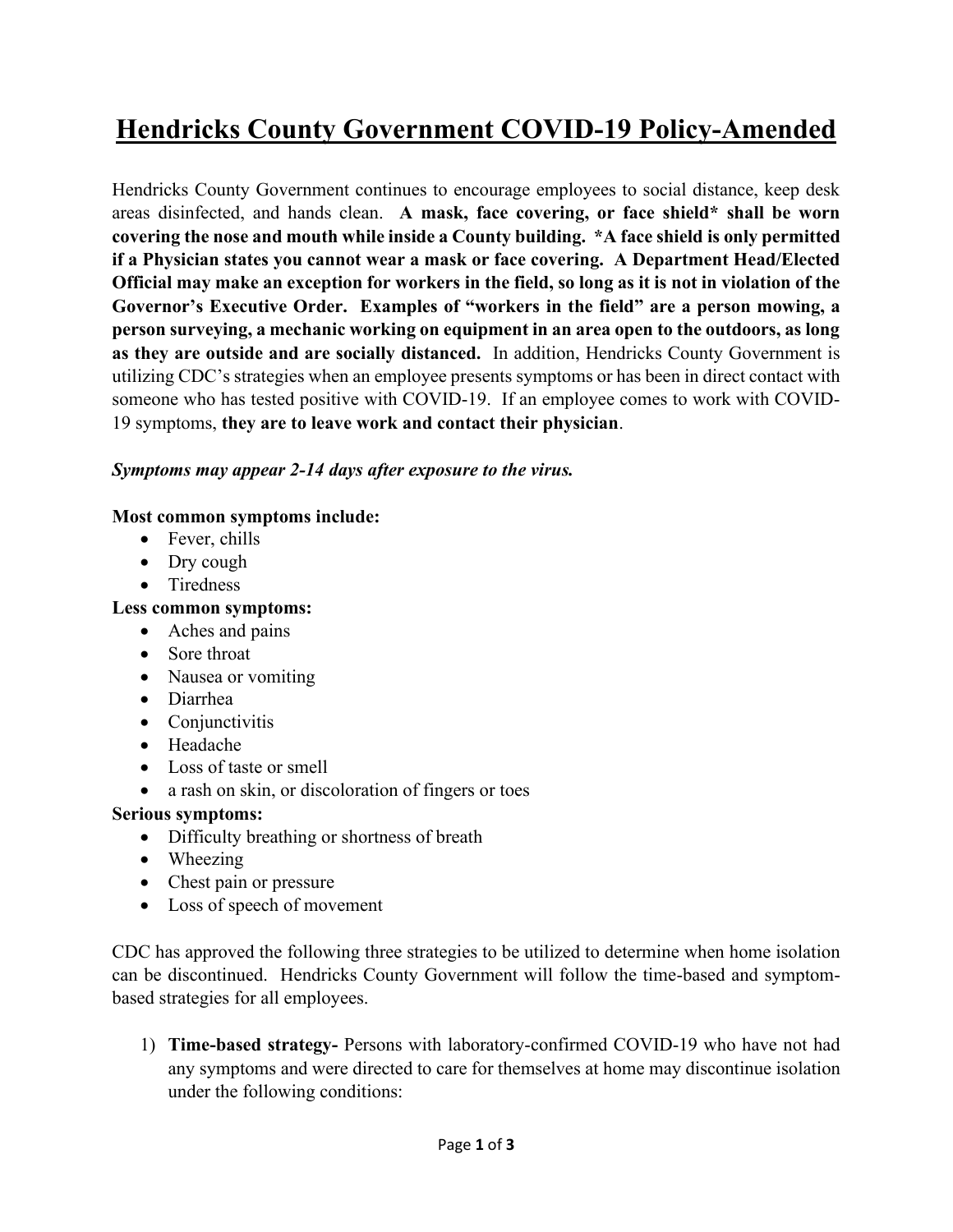- At least ten days have passed since the date of their first positive COVID-19 diagnostic test assuming they have not subsequently developed symptoms since their positive test. If they develop symptoms, then the symptom-based or test-based strategy should be used.
- 2) **Symptom-based strategy** Persons with COVID-19 who have symptoms and were directed to care for themselves at home may discontinue isolation under the following conditions:
	- At least twenty-four hours (24 hours) have passed since recovery defined as resolution of fever without the use of fever-reducing medications **and** improvement of symptoms (e.g., cough, shortness of breath) **and,**
	- At least ten days have passed since symptoms first appeared.
- 3) **Test-based strategy-** Persons who have COVID-19 symptoms and were directed to care for themselves at home may discontinue isolation under the following conditions:
	- Resolution of fever **without** the use of fever-reducing medications **and**
	- Improvement in symptoms (e.g., cough, shortness of breath) **and**
	- Negative results of an FDA Emergency Use Authorized COVID-19 molecular assay for detection of SARS COV  $@$  RNA from at least two consecutive respiratory specimens collected twenty-four hours apart (total of two negative test).

Employees who have **come in direct contact with a positive COVID-19 case and are asymptomatic** should self-quarantine for ten days from the date of last contact. **Direct contact or exposed** is **defined** as within six feet of a confirmed positive person for fifteen minutes or longer.

Employees who **have not had direct contact with a positive COVID-19 case** (were not within six feet for fifteen minutes or longer) shall monitor for symptoms and keep their desk area disinfected.

**Personal Travel:** Employees are encouraged to restrict personal travel and practice social distancing for their own health and safety. Employee who wish to travel will be subject to the following guidelines upon their return. If traveling internationally, you must follow the current CDC guidelines (during the time of travel).

<https://www.cdc.gov/coronavirus/2019-ncov/travelers/after-travel-precautions.html> [https://www.cdc.gov/coronavirus/2019-ncov/travelers/map-and-travel-notices.html](https://gcc02.safelinks.protection.outlook.com/?url=https%3A%2F%2Fwww.cdc.gov%2Fcoronavirus%2F2019-ncov%2Ftravelers%2Fmap-and-travel-notices.html&data=02%7C01%7Cehughes%40co.hendricks.in.us%7Cee0da98008054ea6def708d82ce23014%7Cf22f0e7fe07d45e4b3c0d6d2dbf57392%7C0%7C0%7C637308697258099793&sdata=ZB7dGrzJiTL2t2IqohQm%2FXBd97Iq%2FrZi7eg57nAGqIc%3D&reserved=0)

CDC recommends that international travelers avoid all nonessential travel to all global destinations that are a level 3, such as the US is currently.

**Pay:** Employees who miss work due to COVID-19 related **exposure outside of work**, shall complete the Request for COVID-19 Leave Affidavit. The Request for COVID-19 Leave Affidavit is utilized for ten days paid while off work. Once the ten days have been utilized, the employee must use PTO time and can apply for FMLA.